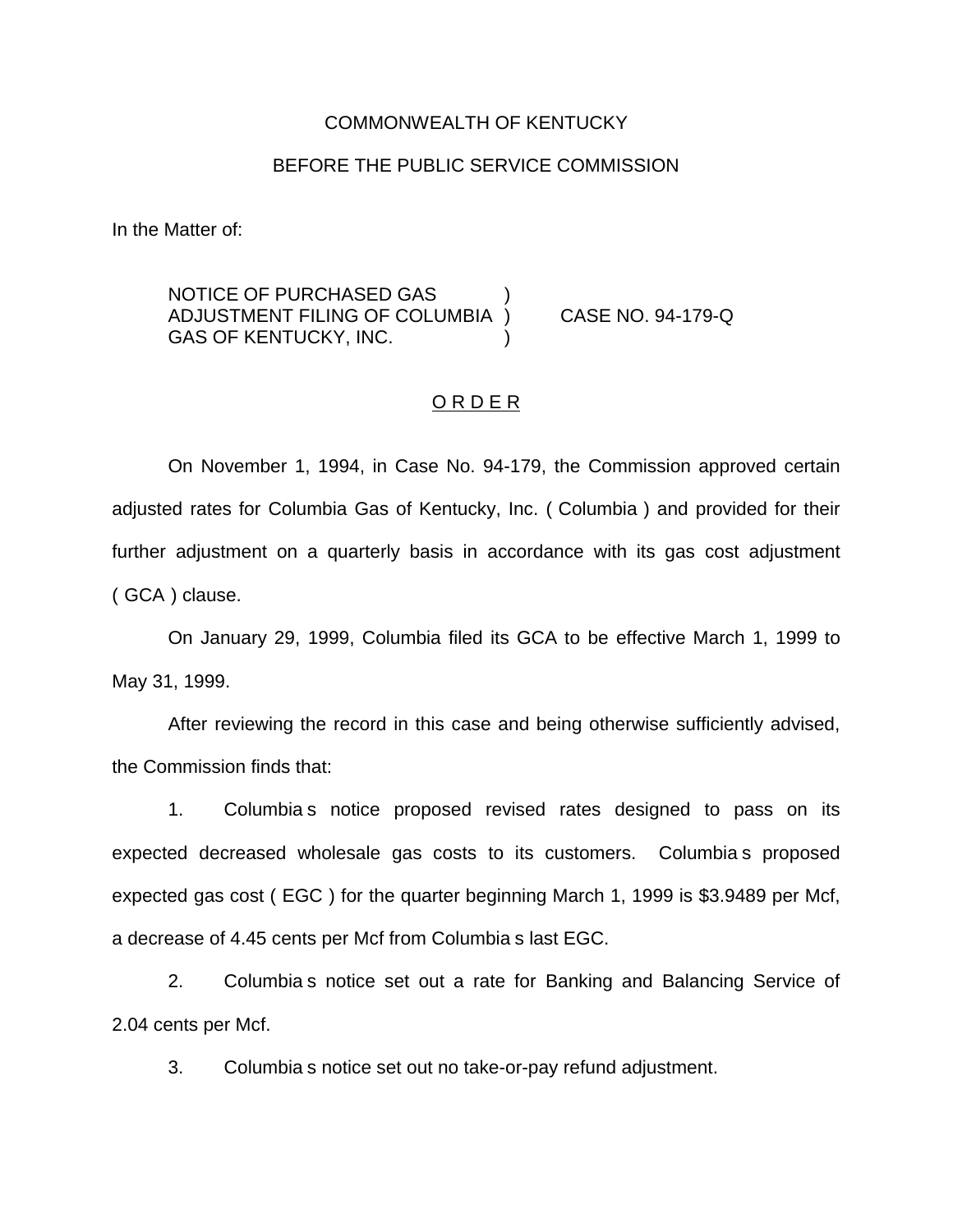4. Columbia s notice set out no transportation take-or-pay refund adjustment.

5. Columbia s notice set out no current quarter refund adjustment ( RA ). The total RA of .81 cents per Mcf reflects previous quarter adjustments, and represents a .01 cent per Mcf increase over the total RA last approved for Columbia.

6. Columbia s notice set out its annual actual cost adjustment ( ACA ) of 4.98 cents per Mcf to collect under-recovered gas cost from the twelve months ended June 30, 1998, which remains unchanged from the prior rate.

7. Columbia s notice set out its six-month balancing adjustment ( BA ) of 2.81 cents per Mcf to reconcile variances from previous refund and balancing adjustments, which represents an increase of 2.98 cents per Mcf from the prior rate.

8. Columbia s notice set out a Special Agency Service refund adjustment of .01 cent per Mcf, which remains unchanged from the prior rate.

9. The combined effect of the above adjustments is Columbia s gas cost recovery rate ( GCR ) of \$4.0186 per Mcf, which is 1.46 cents per Mcf less than its previous GCR of \$4.0332 per Mcf.

10. The rate adjustments in the Appendix to this Order are fair, just, and reasonable, in the public interest, and should be approved for gas supplied on and after March 1, 1999.

IT IS THEREFORE ORDERED that:

1. The rates in the Appendix to this Order are fair, just, and reasonable, and are effective for gas supplied on and after March 1, 1999.

-2-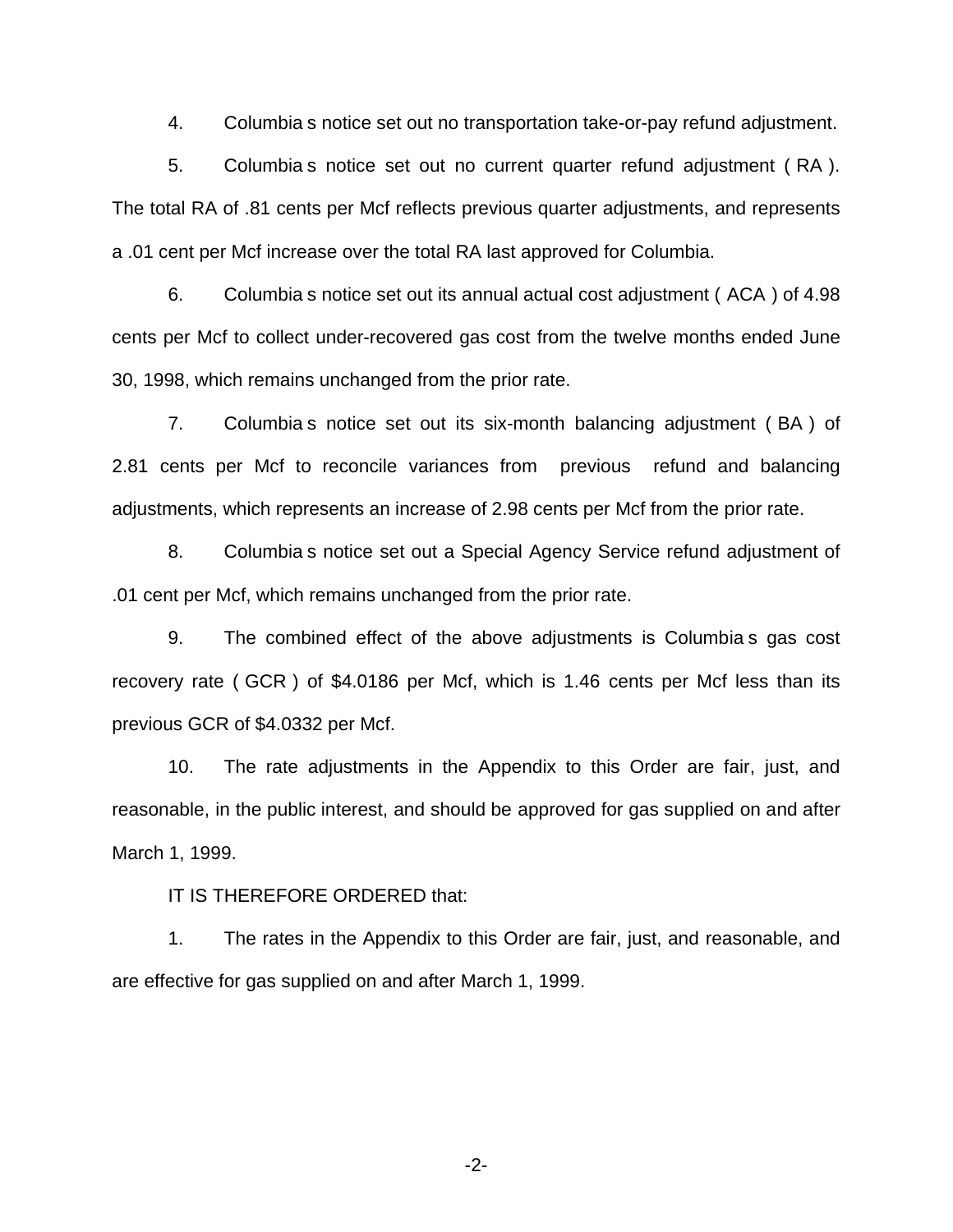2. Within 30 days of the date of this Order, Columbia shall file with this Commission its revised tariffs setting out the rates authorized herein.

Done at Frankfort, Kentucky, this 19<sup>th</sup> day of February, 1999.

By the Commission

ATTEST:

\_\_\_\_\_\_\_\_\_\_\_\_\_\_\_\_\_\_\_\_\_\_ Executive Director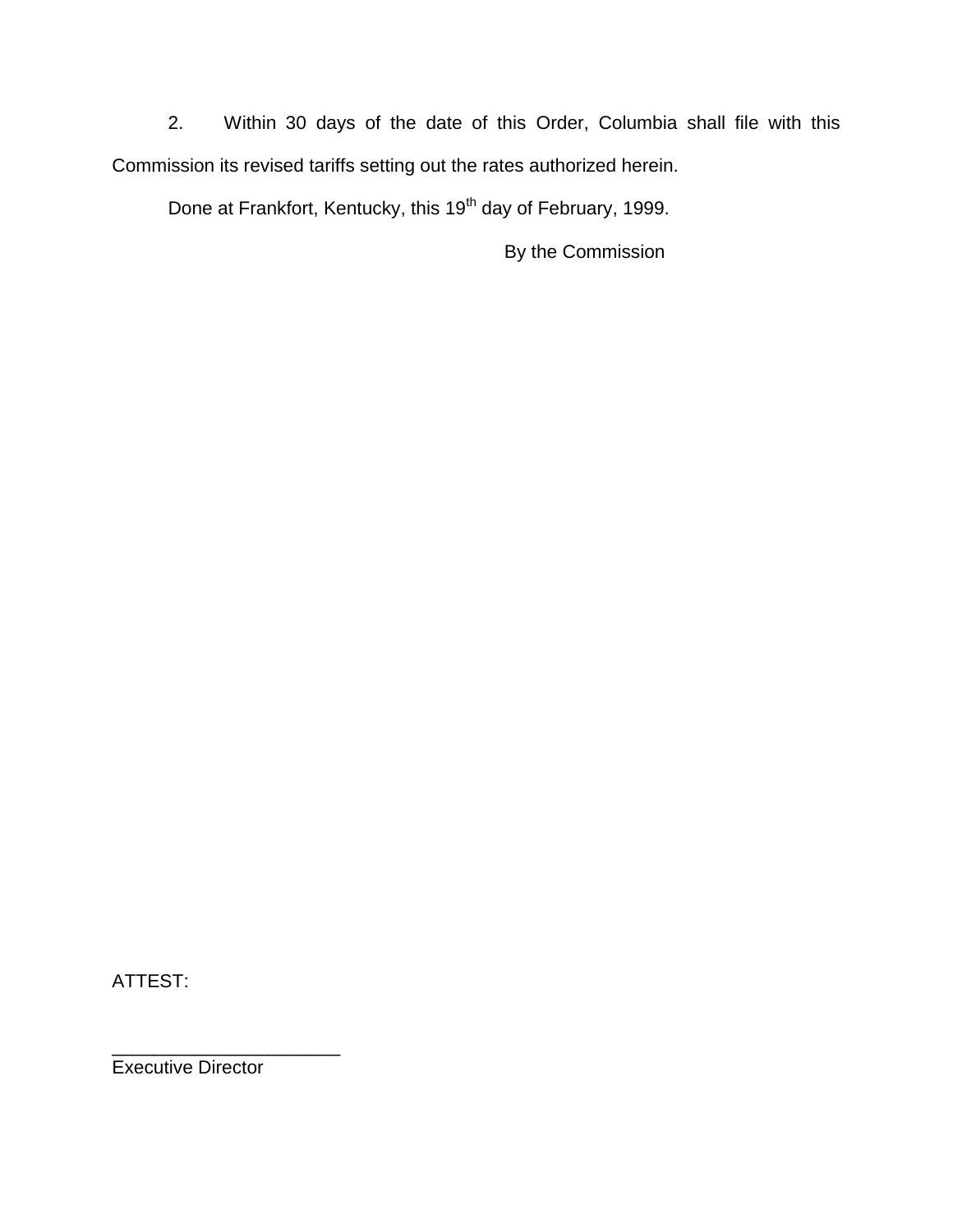### APPENDIX

## APPENDIX TO AN ORDER OF THE KENTUCKY PUBLIC SERVICE COMMISSION IN CASE NO. 94-179-Q DATED FEBRUARY 19, 1999

The following rates and charges are prescribed for the customers in the area served by Columbia Gas of Kentucky, Inc. All other rates and charges not specifically mentioned herein shall remain the same as those in effect under authority of this Commission prior to the effective date of this Order.

### CURRENTLY EFFECTIVE BILLING RATES

|                                           | <b>Base Rate</b><br>Charge |          | <b>Gas Cost Adjustment</b><br>Demand Commodity | <b>Total Billing</b><br>Rate |
|-------------------------------------------|----------------------------|----------|------------------------------------------------|------------------------------|
| <b>SCHEDULE GSR</b>                       |                            |          |                                                |                              |
| First 1 Mcf or less per mo.               | \$8.10                     | \$1.4440 | \$2.5746                                       | \$12.1186                    |
| Over 1 Mcf per mo.                        | 2.1800                     | 1.4440   | 2.5746                                         | 6.1986                       |
| <b>RATE SCHEDULE GSO</b>                  |                            |          |                                                |                              |
| <b>Commercial or Industrial</b>           |                            |          |                                                |                              |
| First 1 Mcf or less per mo.               | 22.00                      | 1.4440   | 2.5746                                         | 26.0186                      |
| Next 49 Mcf per mo.                       | 2.1800                     | 1.4440   | 2.5746                                         | 6.1986                       |
| Next 350 Mcf per mo.                      | 2.1149                     | 1.4440   | 2.5746                                         | 6.1335                       |
| Next 600 Mcf per mo.                      | 2.0149                     | 1.4440   | 2.5746                                         | 6.0335                       |
| Over 1000 Mcf per mo.                     | 1.8409                     | 1.4440   | 2.5746                                         | 5.8595                       |
| <b>Delivery Service</b>                   |                            |          |                                                |                              |
| <b>Administrative Charge</b>              | 65.00                      |          |                                                | 65.00                        |
| <b>Standby Service Demand Charge</b>      |                            |          |                                                |                              |
| Demand Charge Times Daily Firm Vol. (Mcf) |                            |          |                                                |                              |
| In Customer Service Agreement             |                            | 8.6403   |                                                | 8.6403                       |
| Delivery Rate Per Mcf                     |                            |          |                                                |                              |
| First 400 Mcf per mo.                     | 2.1149                     |          |                                                | 2.1149                       |
| Next 600 Mcf per mo.                      | 2.0149                     |          |                                                | 2.0149                       |
| All Over 1000 Mcf per mo.                 | 1.8409                     |          |                                                | 1.8409                       |
| Former IN8 Rate                           | 1.0575                     |          |                                                | 1.0575                       |
| <b>Banking and Balancing Service</b>      |                            | 0.0206   |                                                | 0.0206                       |